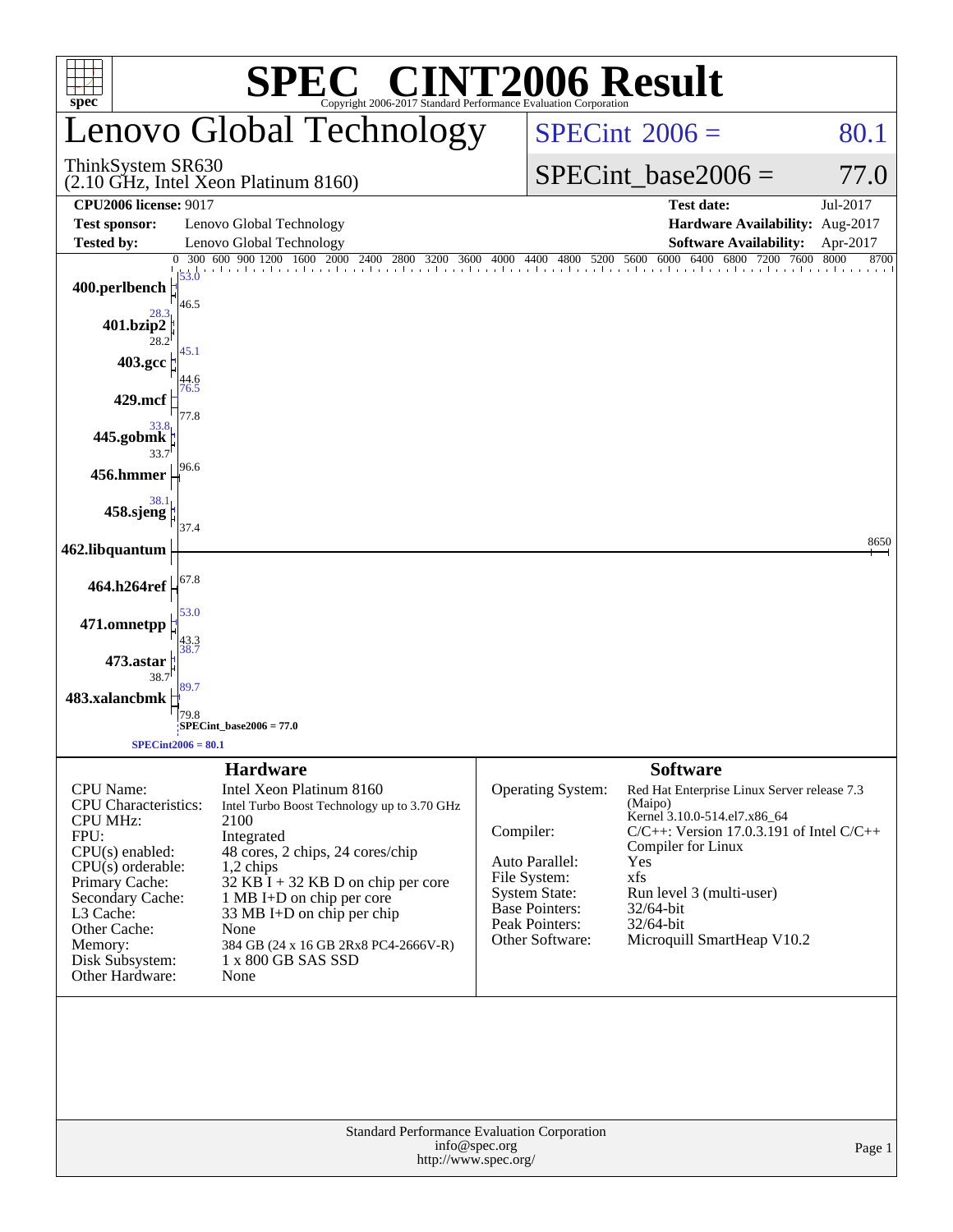

## enovo Global Technology

#### ThinkSystem SR630

(2.10 GHz, Intel Xeon Platinum 8160)

 $SPECint2006 = 80.1$  $SPECint2006 = 80.1$ 

### SPECint base2006 =  $77.0$

**[CPU2006 license:](http://www.spec.org/auto/cpu2006/Docs/result-fields.html#CPU2006license)** 9017 **[Test date:](http://www.spec.org/auto/cpu2006/Docs/result-fields.html#Testdate)** Jul-2017

**[Test sponsor:](http://www.spec.org/auto/cpu2006/Docs/result-fields.html#Testsponsor)** Lenovo Global Technology **[Hardware Availability:](http://www.spec.org/auto/cpu2006/Docs/result-fields.html#HardwareAvailability)** Aug-2017

**[Tested by:](http://www.spec.org/auto/cpu2006/Docs/result-fields.html#Testedby)** Lenovo Global Technology **[Software Availability:](http://www.spec.org/auto/cpu2006/Docs/result-fields.html#SoftwareAvailability)** Apr-2017

#### **[Results Table](http://www.spec.org/auto/cpu2006/Docs/result-fields.html#ResultsTable)**

|                                                                                                          |                |       | <b>Base</b>    |       |                |       |                | <b>Peak</b>  |                |              |                |              |
|----------------------------------------------------------------------------------------------------------|----------------|-------|----------------|-------|----------------|-------|----------------|--------------|----------------|--------------|----------------|--------------|
| <b>Benchmark</b>                                                                                         | <b>Seconds</b> | Ratio | <b>Seconds</b> | Ratio | <b>Seconds</b> | Ratio | <b>Seconds</b> | <b>Ratio</b> | <b>Seconds</b> | <b>Ratio</b> | <b>Seconds</b> | <b>Ratio</b> |
| 400.perlbench                                                                                            | 209            | 46.8  | 210            | 46.5  | 211            | 46.4  | 184            | 53.0         | 185            | 52.9         | 184            | 53.0         |
| 401.bzip2                                                                                                | 342            | 28.2  | 342            | 28.2  | 342            | 28.2  | 340            | 28.4         | 341            | 28.3         | 341            | 28.3         |
| $403.\text{gcc}$                                                                                         | 180            | 44.6  | 181            | 44.5  | 181            | 44.6  | 179            | 45.1         | 178            | 45.2         | 179            | 45.1         |
| $429$ .mcf                                                                                               | 116            | 78.4  | 117            | 77.8  | 118            | 77.6  | 118            | 77.6         | 121            | 75.5         | <b>119</b>     | 76.5         |
| $445$ .gobmk                                                                                             | 313            | 33.5  | 311            | 33.7  | 311            | 33.7  | 311            | 33.8         | 311            | 33.8         | 311            | 33.8         |
| 456.hmmer                                                                                                | 96.5           | 96.7  | 96.9           | 96.3  | 96.6           | 96.6  | 96.5           | 96.7         | 96.9           | 96.3         | 96.6           | 96.6         |
| $458$ .sjeng                                                                                             | 323            | 37.4  | 324            | 37.4  | 323            | 37.4  | 318            | 38.1         | 318            | 38.0         | 318            | 38.1         |
| 462.libquantum                                                                                           | 2.40           | 8650  | 2.46           | 8440  | 2.40           | 8650  | 2.40           | 8650         | 2.46           | 8440         | 2.40           | 8650         |
| 464.h264ref                                                                                              | 326            | 67.8  | 327            | 67.7  | 326            | 67.8  | 326            | 67.8         | 327            | 67.7         | 326            | 67.8         |
| 471.omnetpp                                                                                              | 142            | 43.9  | 146            | 42.8  | 144            | 43.3  | 118            | 53.0         | 121            | 51.7         | 114            | 55.0         |
| $473.$ astar                                                                                             | 181            | 38.7  | 182            | 38.6  | 181            | 38.7  | 181            | 38.7         | 181            | 38.8         | 182            | 38.6         |
| 483.xalancbmk                                                                                            | 86.2           | 80.0  | 86.4           | 79.8  | 86.8           | 79.5  | 76.9           | 89.7         | 76.7           | 90.0         | 77.2           | 89.4         |
| Results appear in the order in which they were run. Bold underlined text indicates a median measurement. |                |       |                |       |                |       |                |              |                |              |                |              |

#### **[Submit Notes](http://www.spec.org/auto/cpu2006/Docs/result-fields.html#SubmitNotes)**

The config file option 'submit' was used.

### **[Operating System Notes](http://www.spec.org/auto/cpu2006/Docs/result-fields.html#OperatingSystemNotes)**

Stack size set to unlimited using "ulimit -s unlimited"

### **[Platform Notes](http://www.spec.org/auto/cpu2006/Docs/result-fields.html#PlatformNotes)**

Standard Performance Evaluation Corporation [info@spec.org](mailto:info@spec.org) BIOS configuration: Choose Operating Mode set to Maximum Performance Hyper-Threading set to Disable Stale AtoS set to Enable LLC dead line alloc set to Disable Sysinfo program /home/cpu2006-1.2-ic17.0u3/config/sysinfo.rev6993 Revision 6993 of 2015-11-06 (b5e8d4b4eb51ed28d7f98696cbe290c1) running on localhost.localdomain Mon Jul 10 18:20:47 2017 This section contains SUT (System Under Test) info as seen by some common utilities. To remove or add to this section, see: <http://www.spec.org/cpu2006/Docs/config.html#sysinfo> From /proc/cpuinfo model name : Intel(R) Xeon(R) Platinum 8160 CPU @ 2.10GHz 2 "physical id"s (chips) 48 "processors" cores, siblings (Caution: counting these is hw and system dependent. The following excerpts from /proc/cpuinfo might not be reliable. Use with Continued on next page

<http://www.spec.org/>

Page 2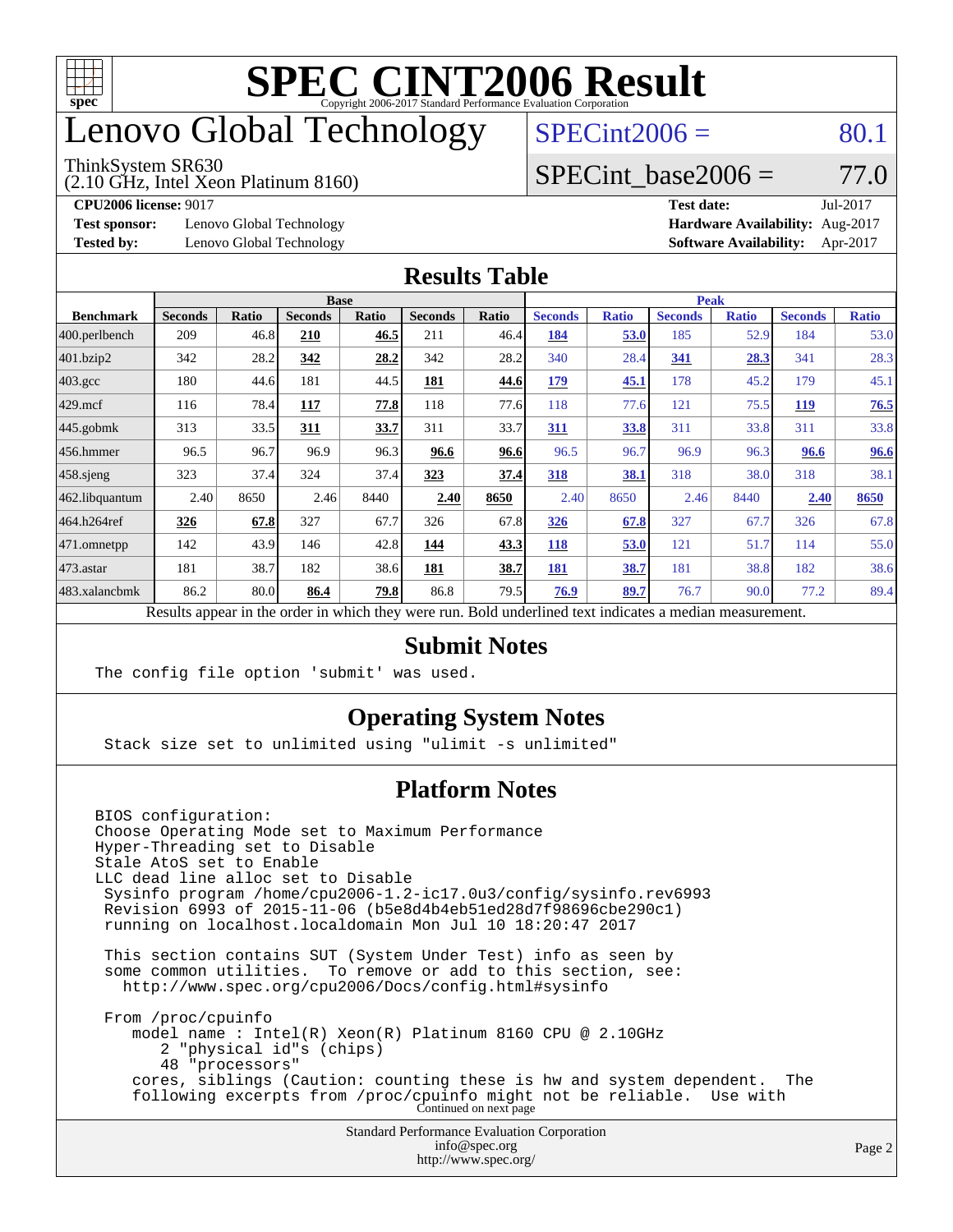

### enovo Global Technology

ThinkSystem SR630

(2.10 GHz, Intel Xeon Platinum 8160)

 $SPECint2006 = 80.1$  $SPECint2006 = 80.1$ 

SPECint base2006 =  $77.0$ 

**[CPU2006 license:](http://www.spec.org/auto/cpu2006/Docs/result-fields.html#CPU2006license)** 9017 **[Test date:](http://www.spec.org/auto/cpu2006/Docs/result-fields.html#Testdate)** Jul-2017

**[Test sponsor:](http://www.spec.org/auto/cpu2006/Docs/result-fields.html#Testsponsor)** Lenovo Global Technology **[Hardware Availability:](http://www.spec.org/auto/cpu2006/Docs/result-fields.html#HardwareAvailability)** Aug-2017 **[Tested by:](http://www.spec.org/auto/cpu2006/Docs/result-fields.html#Testedby)** Lenovo Global Technology **[Software Availability:](http://www.spec.org/auto/cpu2006/Docs/result-fields.html#SoftwareAvailability)** Apr-2017

### **[Platform Notes \(Continued\)](http://www.spec.org/auto/cpu2006/Docs/result-fields.html#PlatformNotes)**

Standard Performance Evaluation Corporation [info@spec.org](mailto:info@spec.org) <http://www.spec.org/> Page 3 caution.) cpu cores : 24 siblings : 24 physical 0: cores 0 1 2 3 4 5 8 9 10 11 12 13 16 17 18 19 20 21 24 25 26 27 28 29 physical 1: cores 0 1 2 3 4 5 8 9 10 11 12 13 16 17 18 19 20 21 24 25 26 27 28 29 cache size : 33792 KB From /proc/meminfo<br>MemTotal: 395895044 kB HugePages\_Total: 0 Hugepagesize: 2048 kB From /etc/\*release\* /etc/\*version\* os-release: NAME="Red Hat Enterprise Linux Server" VERSION="7.3 (Maipo)" ID="rhel" ID\_LIKE="fedora" VERSION\_ID="7.3" PRETTY\_NAME="Red Hat Enterprise Linux Server 7.3 (Maipo)" ANSI\_COLOR="0;31" CPE\_NAME="cpe:/o:redhat:enterprise\_linux:7.3:GA:server" redhat-release: Red Hat Enterprise Linux Server release 7.3 (Maipo) system-release: Red Hat Enterprise Linux Server release 7.3 (Maipo) system-release-cpe: cpe:/o:redhat:enterprise\_linux:7.3:ga:server uname -a: Linux localhost.localdomain 3.10.0-514.el7.x86\_64 #1 SMP Wed Oct 19 11:24:13 EDT 2016 x86\_64 x86\_64 x86\_64 GNU/Linux run-level 3 Jul 10 18:19 SPEC is set to: /home/cpu2006-1.2-ic17.0u3 Filesystem Type Size Used Avail Use% Mounted on /dev/sdb3 xfs 743G 11G 733G 2% / Additional information from dmidecode: Warning: Use caution when you interpret this section. The 'dmidecode' program reads system data which is "intended to allow hardware to be accurately determined", but the intent may not be met, as there are frequent changes to hardware, firmware, and the "DMTF SMBIOS" standard. BIOS Lenovo -[IVE109Q-1.00]- 06/28/2017 Memory: 24x Samsung M393A2K43BB1-CTD 16 GB 2 rank 2666 MHz (End of data from sysinfo program)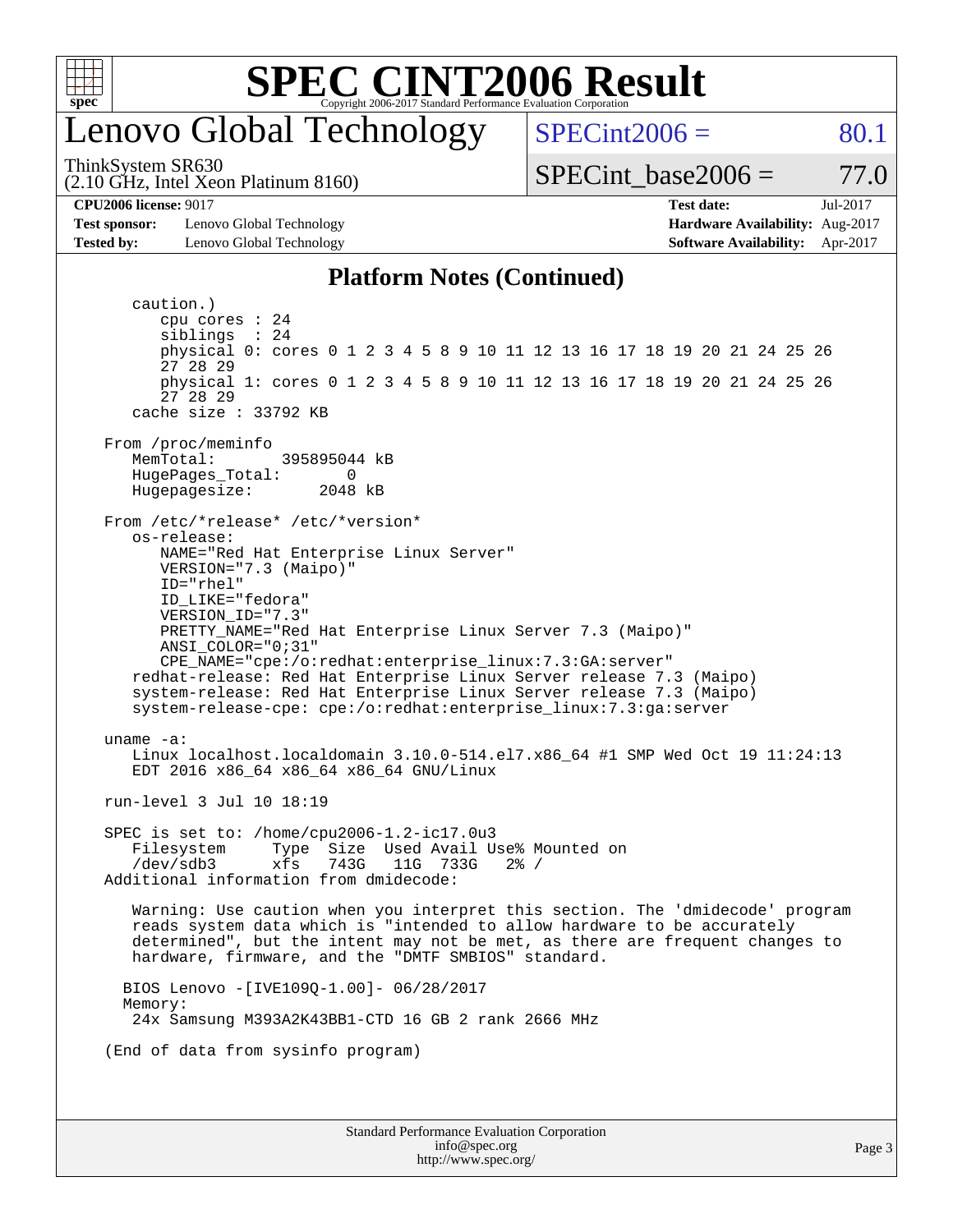

## enovo Global Technology

ThinkSystem SR630

 $SPECint2006 = 80.1$  $SPECint2006 = 80.1$ 

(2.10 GHz, Intel Xeon Platinum 8160)

SPECint base2006 =  $77.0$ 

**[Test sponsor:](http://www.spec.org/auto/cpu2006/Docs/result-fields.html#Testsponsor)** Lenovo Global Technology **[Hardware Availability:](http://www.spec.org/auto/cpu2006/Docs/result-fields.html#HardwareAvailability)** Aug-2017

**[CPU2006 license:](http://www.spec.org/auto/cpu2006/Docs/result-fields.html#CPU2006license)** 9017 **[Test date:](http://www.spec.org/auto/cpu2006/Docs/result-fields.html#Testdate)** Jul-2017 **[Tested by:](http://www.spec.org/auto/cpu2006/Docs/result-fields.html#Testedby)** Lenovo Global Technology **[Software Availability:](http://www.spec.org/auto/cpu2006/Docs/result-fields.html#SoftwareAvailability)** Apr-2017

#### **[General Notes](http://www.spec.org/auto/cpu2006/Docs/result-fields.html#GeneralNotes)**

Environment variables set by runspec before the start of the run: KMP AFFINITY = "granularity=fine, compact,  $0,3$ " LD\_LIBRARY\_PATH = "/home/cpu2006-1.2-ic17.0u3/lib/ia32:/home/cpu2006-1.2-ic17.0u3/lib/intel64:/home/cpu2006-1.2-ic17.0u3/sh10.2" OMP\_NUM\_THREADS = "48"

 Binaries compiled on a system with 1x Intel Core i7-4790 CPU + 32GB RAM memory using Redhat Enterprise Linux 7.2 Transparent Huge Pages enabled by default. Filesystem page cache cleared with: shell invocation of 'sync; echo 3 > /proc/sys/vm/drop\_caches' prior to run

### **[Base Compiler Invocation](http://www.spec.org/auto/cpu2006/Docs/result-fields.html#BaseCompilerInvocation)**

[C benchmarks](http://www.spec.org/auto/cpu2006/Docs/result-fields.html#Cbenchmarks): [icc -m64](http://www.spec.org/cpu2006/results/res2017q4/cpu2006-20170918-49563.flags.html#user_CCbase_intel_icc_64bit_bda6cc9af1fdbb0edc3795bac97ada53)

[C++ benchmarks:](http://www.spec.org/auto/cpu2006/Docs/result-fields.html#CXXbenchmarks) [icpc -m64](http://www.spec.org/cpu2006/results/res2017q4/cpu2006-20170918-49563.flags.html#user_CXXbase_intel_icpc_64bit_fc66a5337ce925472a5c54ad6a0de310)

### **[Base Portability Flags](http://www.spec.org/auto/cpu2006/Docs/result-fields.html#BasePortabilityFlags)**

 400.perlbench: [-DSPEC\\_CPU\\_LP64](http://www.spec.org/cpu2006/results/res2017q4/cpu2006-20170918-49563.flags.html#b400.perlbench_basePORTABILITY_DSPEC_CPU_LP64) [-DSPEC\\_CPU\\_LINUX\\_X64](http://www.spec.org/cpu2006/results/res2017q4/cpu2006-20170918-49563.flags.html#b400.perlbench_baseCPORTABILITY_DSPEC_CPU_LINUX_X64) 401.bzip2: [-DSPEC\\_CPU\\_LP64](http://www.spec.org/cpu2006/results/res2017q4/cpu2006-20170918-49563.flags.html#suite_basePORTABILITY401_bzip2_DSPEC_CPU_LP64) 403.gcc: [-DSPEC\\_CPU\\_LP64](http://www.spec.org/cpu2006/results/res2017q4/cpu2006-20170918-49563.flags.html#suite_basePORTABILITY403_gcc_DSPEC_CPU_LP64) 429.mcf: [-DSPEC\\_CPU\\_LP64](http://www.spec.org/cpu2006/results/res2017q4/cpu2006-20170918-49563.flags.html#suite_basePORTABILITY429_mcf_DSPEC_CPU_LP64) 445.gobmk: [-DSPEC\\_CPU\\_LP64](http://www.spec.org/cpu2006/results/res2017q4/cpu2006-20170918-49563.flags.html#suite_basePORTABILITY445_gobmk_DSPEC_CPU_LP64) 456.hmmer: [-DSPEC\\_CPU\\_LP64](http://www.spec.org/cpu2006/results/res2017q4/cpu2006-20170918-49563.flags.html#suite_basePORTABILITY456_hmmer_DSPEC_CPU_LP64) 458.sjeng: [-DSPEC\\_CPU\\_LP64](http://www.spec.org/cpu2006/results/res2017q4/cpu2006-20170918-49563.flags.html#suite_basePORTABILITY458_sjeng_DSPEC_CPU_LP64) 462.libquantum: [-DSPEC\\_CPU\\_LP64](http://www.spec.org/cpu2006/results/res2017q4/cpu2006-20170918-49563.flags.html#suite_basePORTABILITY462_libquantum_DSPEC_CPU_LP64) [-DSPEC\\_CPU\\_LINUX](http://www.spec.org/cpu2006/results/res2017q4/cpu2006-20170918-49563.flags.html#b462.libquantum_baseCPORTABILITY_DSPEC_CPU_LINUX) 464.h264ref: [-DSPEC\\_CPU\\_LP64](http://www.spec.org/cpu2006/results/res2017q4/cpu2006-20170918-49563.flags.html#suite_basePORTABILITY464_h264ref_DSPEC_CPU_LP64) 471.omnetpp: [-DSPEC\\_CPU\\_LP64](http://www.spec.org/cpu2006/results/res2017q4/cpu2006-20170918-49563.flags.html#suite_basePORTABILITY471_omnetpp_DSPEC_CPU_LP64) 473.astar: [-DSPEC\\_CPU\\_LP64](http://www.spec.org/cpu2006/results/res2017q4/cpu2006-20170918-49563.flags.html#suite_basePORTABILITY473_astar_DSPEC_CPU_LP64) 483.xalancbmk: [-DSPEC\\_CPU\\_LP64](http://www.spec.org/cpu2006/results/res2017q4/cpu2006-20170918-49563.flags.html#suite_basePORTABILITY483_xalancbmk_DSPEC_CPU_LP64) [-DSPEC\\_CPU\\_LINUX](http://www.spec.org/cpu2006/results/res2017q4/cpu2006-20170918-49563.flags.html#b483.xalancbmk_baseCXXPORTABILITY_DSPEC_CPU_LINUX)

### **[Base Optimization Flags](http://www.spec.org/auto/cpu2006/Docs/result-fields.html#BaseOptimizationFlags)**

[C benchmarks](http://www.spec.org/auto/cpu2006/Docs/result-fields.html#Cbenchmarks):

[-xCORE-AVX2](http://www.spec.org/cpu2006/results/res2017q4/cpu2006-20170918-49563.flags.html#user_CCbase_f-xCORE-AVX2) [-ipo](http://www.spec.org/cpu2006/results/res2017q4/cpu2006-20170918-49563.flags.html#user_CCbase_f-ipo) [-O3](http://www.spec.org/cpu2006/results/res2017q4/cpu2006-20170918-49563.flags.html#user_CCbase_f-O3) [-no-prec-div](http://www.spec.org/cpu2006/results/res2017q4/cpu2006-20170918-49563.flags.html#user_CCbase_f-no-prec-div) [-parallel](http://www.spec.org/cpu2006/results/res2017q4/cpu2006-20170918-49563.flags.html#user_CCbase_f-parallel) [-qopt-prefetch](http://www.spec.org/cpu2006/results/res2017q4/cpu2006-20170918-49563.flags.html#user_CCbase_f-qopt-prefetch) [-auto-p32](http://www.spec.org/cpu2006/results/res2017q4/cpu2006-20170918-49563.flags.html#user_CCbase_f-auto-p32)

[C++ benchmarks:](http://www.spec.org/auto/cpu2006/Docs/result-fields.html#CXXbenchmarks)

[-xCORE-AVX2](http://www.spec.org/cpu2006/results/res2017q4/cpu2006-20170918-49563.flags.html#user_CXXbase_f-xCORE-AVX2) [-ipo](http://www.spec.org/cpu2006/results/res2017q4/cpu2006-20170918-49563.flags.html#user_CXXbase_f-ipo) [-O3](http://www.spec.org/cpu2006/results/res2017q4/cpu2006-20170918-49563.flags.html#user_CXXbase_f-O3) [-no-prec-div](http://www.spec.org/cpu2006/results/res2017q4/cpu2006-20170918-49563.flags.html#user_CXXbase_f-no-prec-div) [-qopt-prefetch](http://www.spec.org/cpu2006/results/res2017q4/cpu2006-20170918-49563.flags.html#user_CXXbase_f-qopt-prefetch) [-auto-p32](http://www.spec.org/cpu2006/results/res2017q4/cpu2006-20170918-49563.flags.html#user_CXXbase_f-auto-p32) [-Wl,-z,muldefs](http://www.spec.org/cpu2006/results/res2017q4/cpu2006-20170918-49563.flags.html#user_CXXbase_link_force_multiple1_74079c344b956b9658436fd1b6dd3a8a) [-L/sh10.2 -lsmartheap64](http://www.spec.org/cpu2006/results/res2017q4/cpu2006-20170918-49563.flags.html#user_CXXbase_SmartHeap64_63911d860fc08c15fa1d5bf319b9d8d5)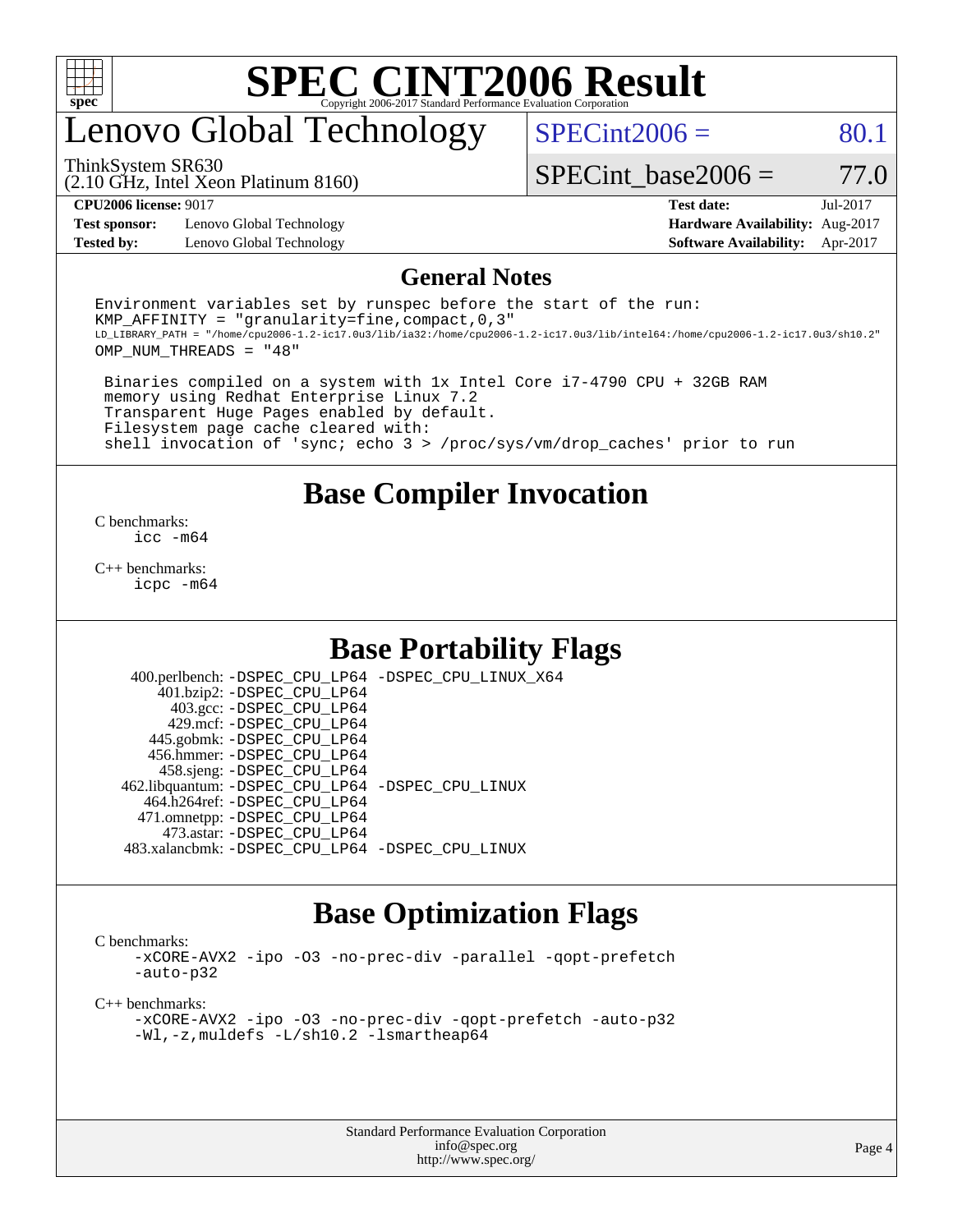

## enovo Global Technology

ThinkSystem SR630

 $SPECint2006 = 80.1$  $SPECint2006 = 80.1$ 

(2.10 GHz, Intel Xeon Platinum 8160)

SPECint base2006 =  $77.0$ 

**[Test sponsor:](http://www.spec.org/auto/cpu2006/Docs/result-fields.html#Testsponsor)** Lenovo Global Technology **[Hardware Availability:](http://www.spec.org/auto/cpu2006/Docs/result-fields.html#HardwareAvailability)** Aug-2017 **[Tested by:](http://www.spec.org/auto/cpu2006/Docs/result-fields.html#Testedby)** Lenovo Global Technology **[Software Availability:](http://www.spec.org/auto/cpu2006/Docs/result-fields.html#SoftwareAvailability)** Apr-2017

**[CPU2006 license:](http://www.spec.org/auto/cpu2006/Docs/result-fields.html#CPU2006license)** 9017 **[Test date:](http://www.spec.org/auto/cpu2006/Docs/result-fields.html#Testdate)** Jul-2017

### **[Base Other Flags](http://www.spec.org/auto/cpu2006/Docs/result-fields.html#BaseOtherFlags)**

[C benchmarks](http://www.spec.org/auto/cpu2006/Docs/result-fields.html#Cbenchmarks):

403.gcc: [-Dalloca=\\_alloca](http://www.spec.org/cpu2006/results/res2017q4/cpu2006-20170918-49563.flags.html#b403.gcc_baseEXTRA_CFLAGS_Dalloca_be3056838c12de2578596ca5467af7f3)

### **[Peak Compiler Invocation](http://www.spec.org/auto/cpu2006/Docs/result-fields.html#PeakCompilerInvocation)**

[C benchmarks \(except as noted below\)](http://www.spec.org/auto/cpu2006/Docs/result-fields.html#Cbenchmarksexceptasnotedbelow):

[icc -m64](http://www.spec.org/cpu2006/results/res2017q4/cpu2006-20170918-49563.flags.html#user_CCpeak_intel_icc_64bit_bda6cc9af1fdbb0edc3795bac97ada53)

400.perlbench: [icc -m32 -L/opt/intel/compilers\\_and\\_libraries\\_2017/linux/lib/ia32](http://www.spec.org/cpu2006/results/res2017q4/cpu2006-20170918-49563.flags.html#user_peakCCLD400_perlbench_intel_icc_c29f3ff5a7ed067b11e4ec10a03f03ae)

445.gobmk: [icc -m32 -L/opt/intel/compilers\\_and\\_libraries\\_2017/linux/lib/ia32](http://www.spec.org/cpu2006/results/res2017q4/cpu2006-20170918-49563.flags.html#user_peakCCLD445_gobmk_intel_icc_c29f3ff5a7ed067b11e4ec10a03f03ae)

[C++ benchmarks \(except as noted below\):](http://www.spec.org/auto/cpu2006/Docs/result-fields.html#CXXbenchmarksexceptasnotedbelow)

[icc -m32 -L/opt/intel/compilers\\_and\\_libraries\\_2017/linux/lib/ia32](http://www.spec.org/cpu2006/results/res2017q4/cpu2006-20170918-49563.flags.html#user_CXXpeak_intel_icc_c29f3ff5a7ed067b11e4ec10a03f03ae)

473.astar: [icpc -m64](http://www.spec.org/cpu2006/results/res2017q4/cpu2006-20170918-49563.flags.html#user_peakCXXLD473_astar_intel_icpc_64bit_fc66a5337ce925472a5c54ad6a0de310)

### **[Peak Portability Flags](http://www.spec.org/auto/cpu2006/Docs/result-fields.html#PeakPortabilityFlags)**

 400.perlbench: [-D\\_FILE\\_OFFSET\\_BITS=64](http://www.spec.org/cpu2006/results/res2017q4/cpu2006-20170918-49563.flags.html#user_peakPORTABILITY400_perlbench_file_offset_bits_64_438cf9856305ebd76870a2c6dc2689ab) [-DSPEC\\_CPU\\_LINUX\\_IA32](http://www.spec.org/cpu2006/results/res2017q4/cpu2006-20170918-49563.flags.html#b400.perlbench_peakCPORTABILITY_DSPEC_CPU_LINUX_IA32) 401.bzip2: [-DSPEC\\_CPU\\_LP64](http://www.spec.org/cpu2006/results/res2017q4/cpu2006-20170918-49563.flags.html#suite_peakPORTABILITY401_bzip2_DSPEC_CPU_LP64) 403.gcc: [-DSPEC\\_CPU\\_LP64](http://www.spec.org/cpu2006/results/res2017q4/cpu2006-20170918-49563.flags.html#suite_peakPORTABILITY403_gcc_DSPEC_CPU_LP64) 429.mcf: [-DSPEC\\_CPU\\_LP64](http://www.spec.org/cpu2006/results/res2017q4/cpu2006-20170918-49563.flags.html#suite_peakPORTABILITY429_mcf_DSPEC_CPU_LP64) 445.gobmk: [-D\\_FILE\\_OFFSET\\_BITS=64](http://www.spec.org/cpu2006/results/res2017q4/cpu2006-20170918-49563.flags.html#user_peakPORTABILITY445_gobmk_file_offset_bits_64_438cf9856305ebd76870a2c6dc2689ab) 456.hmmer: [-DSPEC\\_CPU\\_LP64](http://www.spec.org/cpu2006/results/res2017q4/cpu2006-20170918-49563.flags.html#suite_peakPORTABILITY456_hmmer_DSPEC_CPU_LP64) 458.sjeng: [-DSPEC\\_CPU\\_LP64](http://www.spec.org/cpu2006/results/res2017q4/cpu2006-20170918-49563.flags.html#suite_peakPORTABILITY458_sjeng_DSPEC_CPU_LP64) 462.libquantum: [-DSPEC\\_CPU\\_LP64](http://www.spec.org/cpu2006/results/res2017q4/cpu2006-20170918-49563.flags.html#suite_peakPORTABILITY462_libquantum_DSPEC_CPU_LP64) [-DSPEC\\_CPU\\_LINUX](http://www.spec.org/cpu2006/results/res2017q4/cpu2006-20170918-49563.flags.html#b462.libquantum_peakCPORTABILITY_DSPEC_CPU_LINUX) 464.h264ref: [-DSPEC\\_CPU\\_LP64](http://www.spec.org/cpu2006/results/res2017q4/cpu2006-20170918-49563.flags.html#suite_peakPORTABILITY464_h264ref_DSPEC_CPU_LP64) 471.omnetpp: [-D\\_FILE\\_OFFSET\\_BITS=64](http://www.spec.org/cpu2006/results/res2017q4/cpu2006-20170918-49563.flags.html#user_peakPORTABILITY471_omnetpp_file_offset_bits_64_438cf9856305ebd76870a2c6dc2689ab) 473.astar: [-DSPEC\\_CPU\\_LP64](http://www.spec.org/cpu2006/results/res2017q4/cpu2006-20170918-49563.flags.html#suite_peakPORTABILITY473_astar_DSPEC_CPU_LP64) 483.xalancbmk: [-D\\_FILE\\_OFFSET\\_BITS=64](http://www.spec.org/cpu2006/results/res2017q4/cpu2006-20170918-49563.flags.html#user_peakPORTABILITY483_xalancbmk_file_offset_bits_64_438cf9856305ebd76870a2c6dc2689ab) [-DSPEC\\_CPU\\_LINUX](http://www.spec.org/cpu2006/results/res2017q4/cpu2006-20170918-49563.flags.html#b483.xalancbmk_peakCXXPORTABILITY_DSPEC_CPU_LINUX)

### **[Peak Optimization Flags](http://www.spec.org/auto/cpu2006/Docs/result-fields.html#PeakOptimizationFlags)**

[C benchmarks](http://www.spec.org/auto/cpu2006/Docs/result-fields.html#Cbenchmarks):

 400.perlbench: [-prof-gen](http://www.spec.org/cpu2006/results/res2017q4/cpu2006-20170918-49563.flags.html#user_peakPASS1_CFLAGSPASS1_LDCFLAGS400_perlbench_prof_gen_e43856698f6ca7b7e442dfd80e94a8fc)(pass 1) [-prof-use](http://www.spec.org/cpu2006/results/res2017q4/cpu2006-20170918-49563.flags.html#user_peakPASS2_CFLAGSPASS2_LDCFLAGS400_perlbench_prof_use_bccf7792157ff70d64e32fe3e1250b55)(pass 2) [-xCORE-AVX2](http://www.spec.org/cpu2006/results/res2017q4/cpu2006-20170918-49563.flags.html#user_peakPASS2_CFLAGSPASS2_LDCFLAGS400_perlbench_f-xCORE-AVX2)(pass 2) [-par-num-threads=1](http://www.spec.org/cpu2006/results/res2017q4/cpu2006-20170918-49563.flags.html#user_peakPASS1_CFLAGSPASS1_LDCFLAGS400_perlbench_par_num_threads_786a6ff141b4e9e90432e998842df6c2)(pass 1) [-ipo](http://www.spec.org/cpu2006/results/res2017q4/cpu2006-20170918-49563.flags.html#user_peakPASS2_CFLAGSPASS2_LDCFLAGS400_perlbench_f-ipo)(pass 2) [-O3](http://www.spec.org/cpu2006/results/res2017q4/cpu2006-20170918-49563.flags.html#user_peakPASS2_CFLAGSPASS2_LDCFLAGS400_perlbench_f-O3)(pass 2) [-no-prec-div](http://www.spec.org/cpu2006/results/res2017q4/cpu2006-20170918-49563.flags.html#user_peakPASS2_CFLAGSPASS2_LDCFLAGS400_perlbench_f-no-prec-div)(pass 2) [-qopt-prefetch](http://www.spec.org/cpu2006/results/res2017q4/cpu2006-20170918-49563.flags.html#user_peakCOPTIMIZE400_perlbench_f-qopt-prefetch)

 401.bzip2: [-prof-gen](http://www.spec.org/cpu2006/results/res2017q4/cpu2006-20170918-49563.flags.html#user_peakPASS1_CFLAGSPASS1_LDCFLAGS401_bzip2_prof_gen_e43856698f6ca7b7e442dfd80e94a8fc)(pass 1) [-prof-use](http://www.spec.org/cpu2006/results/res2017q4/cpu2006-20170918-49563.flags.html#user_peakPASS2_CFLAGSPASS2_LDCFLAGS401_bzip2_prof_use_bccf7792157ff70d64e32fe3e1250b55)(pass 2) [-xCORE-AVX2](http://www.spec.org/cpu2006/results/res2017q4/cpu2006-20170918-49563.flags.html#user_peakPASS2_CFLAGSPASS2_LDCFLAGS401_bzip2_f-xCORE-AVX2)(pass 2)  $-par-num-threads=1(pass 1) -ipo(pass 2) -O3(pass 2)$  $-par-num-threads=1(pass 1) -ipo(pass 2) -O3(pass 2)$  $-par-num-threads=1(pass 1) -ipo(pass 2) -O3(pass 2)$  $-par-num-threads=1(pass 1) -ipo(pass 2) -O3(pass 2)$  $-par-num-threads=1(pass 1) -ipo(pass 2) -O3(pass 2)$  $-par-num-threads=1(pass 1) -ipo(pass 2) -O3(pass 2)$ [-no-prec-div](http://www.spec.org/cpu2006/results/res2017q4/cpu2006-20170918-49563.flags.html#user_peakCOPTIMIZEPASS2_CFLAGSPASS2_LDCFLAGS401_bzip2_f-no-prec-div) [-auto-ilp32](http://www.spec.org/cpu2006/results/res2017q4/cpu2006-20170918-49563.flags.html#user_peakCOPTIMIZE401_bzip2_f-auto-ilp32) [-qopt-prefetch](http://www.spec.org/cpu2006/results/res2017q4/cpu2006-20170918-49563.flags.html#user_peakCOPTIMIZE401_bzip2_f-qopt-prefetch)

Continued on next page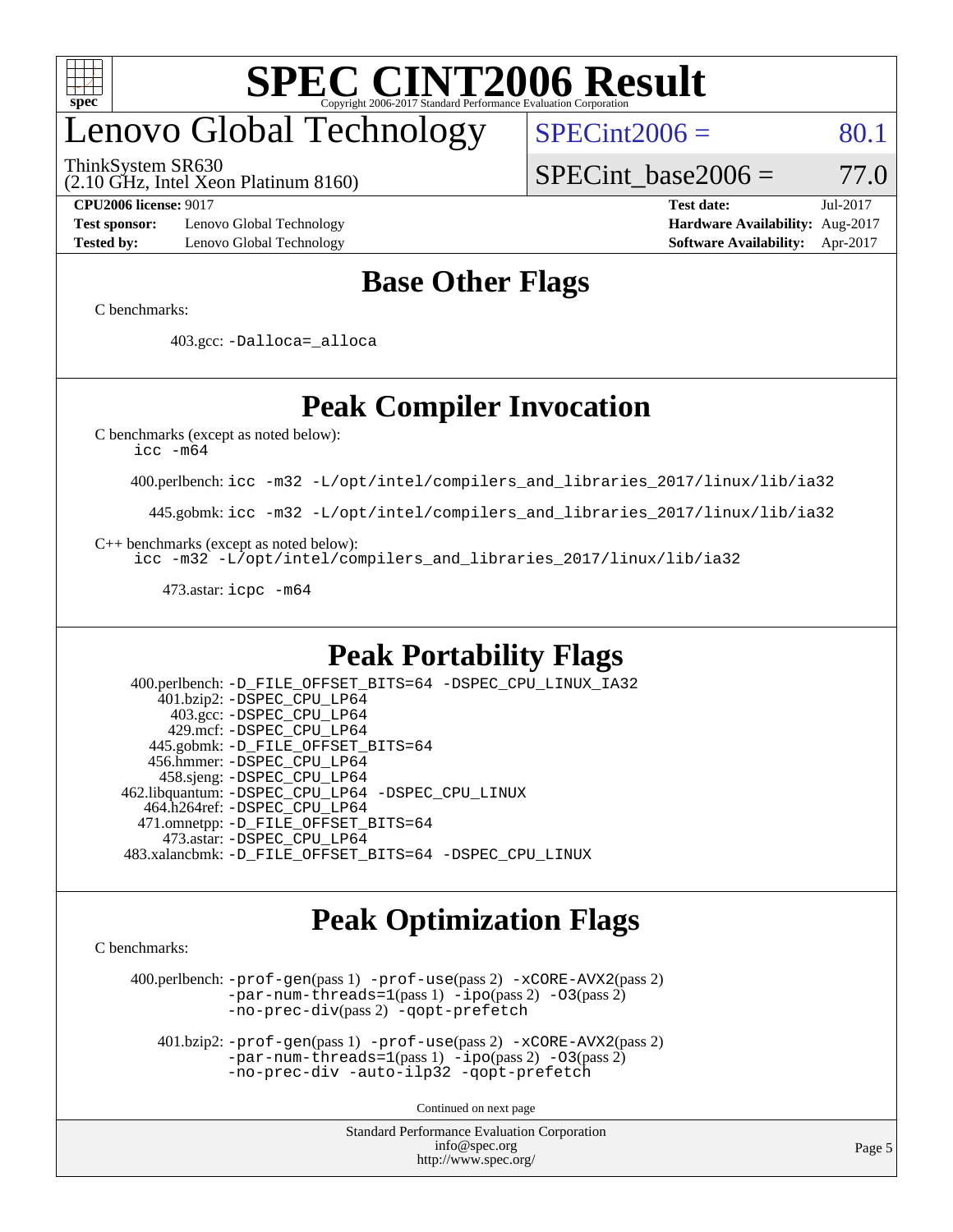

### enovo Global Technology

ThinkSystem SR630

 $SPECint2006 = 80.1$  $SPECint2006 = 80.1$ 

(2.10 GHz, Intel Xeon Platinum 8160)

SPECint base2006 =  $77.0$ 

**[Test sponsor:](http://www.spec.org/auto/cpu2006/Docs/result-fields.html#Testsponsor)** Lenovo Global Technology **[Hardware Availability:](http://www.spec.org/auto/cpu2006/Docs/result-fields.html#HardwareAvailability)** Aug-2017 **[Tested by:](http://www.spec.org/auto/cpu2006/Docs/result-fields.html#Testedby)** Lenovo Global Technology **[Software Availability:](http://www.spec.org/auto/cpu2006/Docs/result-fields.html#SoftwareAvailability)** Apr-2017

**[CPU2006 license:](http://www.spec.org/auto/cpu2006/Docs/result-fields.html#CPU2006license)** 9017 **[Test date:](http://www.spec.org/auto/cpu2006/Docs/result-fields.html#Testdate)** Jul-2017

### **[Peak Optimization Flags \(Continued\)](http://www.spec.org/auto/cpu2006/Docs/result-fields.html#PeakOptimizationFlags)**

 403.gcc: [-xCORE-AVX2](http://www.spec.org/cpu2006/results/res2017q4/cpu2006-20170918-49563.flags.html#user_peakOPTIMIZE403_gcc_f-xCORE-AVX2) [-ipo](http://www.spec.org/cpu2006/results/res2017q4/cpu2006-20170918-49563.flags.html#user_peakOPTIMIZE403_gcc_f-ipo) [-O3](http://www.spec.org/cpu2006/results/res2017q4/cpu2006-20170918-49563.flags.html#user_peakOPTIMIZE403_gcc_f-O3) [-no-prec-div](http://www.spec.org/cpu2006/results/res2017q4/cpu2006-20170918-49563.flags.html#user_peakOPTIMIZE403_gcc_f-no-prec-div) [-inline-calloc](http://www.spec.org/cpu2006/results/res2017q4/cpu2006-20170918-49563.flags.html#user_peakCOPTIMIZE403_gcc_f-inline-calloc) [-qopt-malloc-options=3](http://www.spec.org/cpu2006/results/res2017q4/cpu2006-20170918-49563.flags.html#user_peakCOPTIMIZE403_gcc_f-qopt-malloc-options_0fcb435012e78f27d57f473818e45fe4) [-auto-ilp32](http://www.spec.org/cpu2006/results/res2017q4/cpu2006-20170918-49563.flags.html#user_peakCOPTIMIZE403_gcc_f-auto-ilp32) 429.mcf: [-xCORE-AVX2](http://www.spec.org/cpu2006/results/res2017q4/cpu2006-20170918-49563.flags.html#user_peakOPTIMIZE429_mcf_f-xCORE-AVX2) [-ipo](http://www.spec.org/cpu2006/results/res2017q4/cpu2006-20170918-49563.flags.html#user_peakOPTIMIZE429_mcf_f-ipo) [-O3](http://www.spec.org/cpu2006/results/res2017q4/cpu2006-20170918-49563.flags.html#user_peakOPTIMIZE429_mcf_f-O3) [-no-prec-div](http://www.spec.org/cpu2006/results/res2017q4/cpu2006-20170918-49563.flags.html#user_peakOPTIMIZE429_mcf_f-no-prec-div) [-parallel](http://www.spec.org/cpu2006/results/res2017q4/cpu2006-20170918-49563.flags.html#user_peakCOPTIMIZE429_mcf_f-parallel) [-qopt-prefetch](http://www.spec.org/cpu2006/results/res2017q4/cpu2006-20170918-49563.flags.html#user_peakCOPTIMIZE429_mcf_f-qopt-prefetch) [-auto-p32](http://www.spec.org/cpu2006/results/res2017q4/cpu2006-20170918-49563.flags.html#user_peakCOPTIMIZE429_mcf_f-auto-p32) 445.gobmk: [-prof-gen](http://www.spec.org/cpu2006/results/res2017q4/cpu2006-20170918-49563.flags.html#user_peakPASS1_CFLAGSPASS1_LDCFLAGS445_gobmk_prof_gen_e43856698f6ca7b7e442dfd80e94a8fc)(pass 1) [-prof-use](http://www.spec.org/cpu2006/results/res2017q4/cpu2006-20170918-49563.flags.html#user_peakPASS2_CFLAGSPASS2_LDCFLAGS445_gobmk_prof_use_bccf7792157ff70d64e32fe3e1250b55)(pass 2) [-xCORE-AVX2](http://www.spec.org/cpu2006/results/res2017q4/cpu2006-20170918-49563.flags.html#user_peakPASS2_CFLAGSPASS2_LDCFLAGS445_gobmk_f-xCORE-AVX2)(pass 2)  $-par-num-threads=1(pass 1) -ipo(pass 2) -O3(pass 2)$  $-par-num-threads=1(pass 1) -ipo(pass 2) -O3(pass 2)$  $-par-num-threads=1(pass 1) -ipo(pass 2) -O3(pass 2)$  $-par-num-threads=1(pass 1) -ipo(pass 2) -O3(pass 2)$  $-par-num-threads=1(pass 1) -ipo(pass 2) -O3(pass 2)$  $-par-num-threads=1(pass 1) -ipo(pass 2) -O3(pass 2)$ [-no-prec-div](http://www.spec.org/cpu2006/results/res2017q4/cpu2006-20170918-49563.flags.html#user_peakPASS2_CFLAGSPASS2_LDCFLAGS445_gobmk_f-no-prec-div)(pass 2) 456.hmmer: basepeak = yes 458.sjeng: [-prof-gen](http://www.spec.org/cpu2006/results/res2017q4/cpu2006-20170918-49563.flags.html#user_peakPASS1_CFLAGSPASS1_LDCFLAGS458_sjeng_prof_gen_e43856698f6ca7b7e442dfd80e94a8fc)(pass 1) [-prof-use](http://www.spec.org/cpu2006/results/res2017q4/cpu2006-20170918-49563.flags.html#user_peakPASS2_CFLAGSPASS2_LDCFLAGS458_sjeng_prof_use_bccf7792157ff70d64e32fe3e1250b55)(pass 2) [-xCORE-AVX2](http://www.spec.org/cpu2006/results/res2017q4/cpu2006-20170918-49563.flags.html#user_peakPASS2_CFLAGSPASS2_LDCFLAGS458_sjeng_f-xCORE-AVX2)(pass 2) [-par-num-threads=1](http://www.spec.org/cpu2006/results/res2017q4/cpu2006-20170918-49563.flags.html#user_peakPASS1_CFLAGSPASS1_LDCFLAGS458_sjeng_par_num_threads_786a6ff141b4e9e90432e998842df6c2)(pass 1) [-ipo](http://www.spec.org/cpu2006/results/res2017q4/cpu2006-20170918-49563.flags.html#user_peakPASS2_CFLAGSPASS2_LDCFLAGS458_sjeng_f-ipo)(pass 2) [-O3](http://www.spec.org/cpu2006/results/res2017q4/cpu2006-20170918-49563.flags.html#user_peakPASS2_CFLAGSPASS2_LDCFLAGS458_sjeng_f-O3)(pass 2) [-no-prec-div](http://www.spec.org/cpu2006/results/res2017q4/cpu2006-20170918-49563.flags.html#user_peakPASS2_CFLAGSPASS2_LDCFLAGS458_sjeng_f-no-prec-div)(pass 2) [-unroll4](http://www.spec.org/cpu2006/results/res2017q4/cpu2006-20170918-49563.flags.html#user_peakCOPTIMIZE458_sjeng_f-unroll_4e5e4ed65b7fd20bdcd365bec371b81f)  $462$ .libquantum: basepeak = yes  $464.h264$ ref: basepeak = yes [C++ benchmarks:](http://www.spec.org/auto/cpu2006/Docs/result-fields.html#CXXbenchmarks) 471.omnetpp: [-prof-gen](http://www.spec.org/cpu2006/results/res2017q4/cpu2006-20170918-49563.flags.html#user_peakPASS1_CXXFLAGSPASS1_LDCXXFLAGS471_omnetpp_prof_gen_e43856698f6ca7b7e442dfd80e94a8fc)(pass 1) [-prof-use](http://www.spec.org/cpu2006/results/res2017q4/cpu2006-20170918-49563.flags.html#user_peakPASS2_CXXFLAGSPASS2_LDCXXFLAGS471_omnetpp_prof_use_bccf7792157ff70d64e32fe3e1250b55)(pass 2) [-xCORE-AVX2](http://www.spec.org/cpu2006/results/res2017q4/cpu2006-20170918-49563.flags.html#user_peakPASS2_CXXFLAGSPASS2_LDCXXFLAGS471_omnetpp_f-xCORE-AVX2)(pass 2)  $-par-num-threads=1(pass 1) -ipo(pass 2) -O3(pass 2)$  $-par-num-threads=1(pass 1) -ipo(pass 2) -O3(pass 2)$  $-par-num-threads=1(pass 1) -ipo(pass 2) -O3(pass 2)$  $-par-num-threads=1(pass 1) -ipo(pass 2) -O3(pass 2)$  $-par-num-threads=1(pass 1) -ipo(pass 2) -O3(pass 2)$  $-par-num-threads=1(pass 1) -ipo(pass 2) -O3(pass 2)$ [-no-prec-div](http://www.spec.org/cpu2006/results/res2017q4/cpu2006-20170918-49563.flags.html#user_peakPASS2_CXXFLAGSPASS2_LDCXXFLAGS471_omnetpp_f-no-prec-div)(pass 2) [-qopt-ra-region-strategy=block](http://www.spec.org/cpu2006/results/res2017q4/cpu2006-20170918-49563.flags.html#user_peakCXXOPTIMIZE471_omnetpp_f-qopt-ra-region-strategy_0f7b543d62da454b380160c0e3b28f94) [-Wl,-z,muldefs](http://www.spec.org/cpu2006/results/res2017q4/cpu2006-20170918-49563.flags.html#user_peakEXTRA_LDFLAGS471_omnetpp_link_force_multiple1_74079c344b956b9658436fd1b6dd3a8a) [-L/sh10.2 -lsmartheap](http://www.spec.org/cpu2006/results/res2017q4/cpu2006-20170918-49563.flags.html#user_peakEXTRA_LIBS471_omnetpp_SmartHeap_b831f2d313e2fffa6dfe3f00ffc1f1c0) 473.astar: [-xCORE-AVX2](http://www.spec.org/cpu2006/results/res2017q4/cpu2006-20170918-49563.flags.html#user_peakOPTIMIZE473_astar_f-xCORE-AVX2) [-ipo](http://www.spec.org/cpu2006/results/res2017q4/cpu2006-20170918-49563.flags.html#user_peakOPTIMIZE473_astar_f-ipo) [-O3](http://www.spec.org/cpu2006/results/res2017q4/cpu2006-20170918-49563.flags.html#user_peakOPTIMIZE473_astar_f-O3) [-no-prec-div](http://www.spec.org/cpu2006/results/res2017q4/cpu2006-20170918-49563.flags.html#user_peakOPTIMIZE473_astar_f-no-prec-div) [-qopt-prefetch](http://www.spec.org/cpu2006/results/res2017q4/cpu2006-20170918-49563.flags.html#user_peakCXXOPTIMIZE473_astar_f-qopt-prefetch) [-auto-p32](http://www.spec.org/cpu2006/results/res2017q4/cpu2006-20170918-49563.flags.html#user_peakCXXOPTIMIZE473_astar_f-auto-p32) [-Wl,-z,muldefs](http://www.spec.org/cpu2006/results/res2017q4/cpu2006-20170918-49563.flags.html#user_peakEXTRA_LDFLAGS473_astar_link_force_multiple1_74079c344b956b9658436fd1b6dd3a8a) [-L/sh10.2 -lsmartheap64](http://www.spec.org/cpu2006/results/res2017q4/cpu2006-20170918-49563.flags.html#user_peakEXTRA_LIBS473_astar_SmartHeap64_63911d860fc08c15fa1d5bf319b9d8d5) 483.xalancbmk: [-xCORE-AVX2](http://www.spec.org/cpu2006/results/res2017q4/cpu2006-20170918-49563.flags.html#user_peakOPTIMIZE483_xalancbmk_f-xCORE-AVX2) [-ipo](http://www.spec.org/cpu2006/results/res2017q4/cpu2006-20170918-49563.flags.html#user_peakOPTIMIZE483_xalancbmk_f-ipo) [-O3](http://www.spec.org/cpu2006/results/res2017q4/cpu2006-20170918-49563.flags.html#user_peakOPTIMIZE483_xalancbmk_f-O3) [-no-prec-div](http://www.spec.org/cpu2006/results/res2017q4/cpu2006-20170918-49563.flags.html#user_peakOPTIMIZE483_xalancbmk_f-no-prec-div) [-qopt-prefetch](http://www.spec.org/cpu2006/results/res2017q4/cpu2006-20170918-49563.flags.html#user_peakCXXOPTIMIZE483_xalancbmk_f-qopt-prefetch) [-Wl,-z,muldefs](http://www.spec.org/cpu2006/results/res2017q4/cpu2006-20170918-49563.flags.html#user_peakEXTRA_LDFLAGS483_xalancbmk_link_force_multiple1_74079c344b956b9658436fd1b6dd3a8a) [-L/sh10.2 -lsmartheap](http://www.spec.org/cpu2006/results/res2017q4/cpu2006-20170918-49563.flags.html#user_peakEXTRA_LIBS483_xalancbmk_SmartHeap_b831f2d313e2fffa6dfe3f00ffc1f1c0)

**[Peak Other Flags](http://www.spec.org/auto/cpu2006/Docs/result-fields.html#PeakOtherFlags)**

[C benchmarks](http://www.spec.org/auto/cpu2006/Docs/result-fields.html#Cbenchmarks):

403.gcc: [-Dalloca=\\_alloca](http://www.spec.org/cpu2006/results/res2017q4/cpu2006-20170918-49563.flags.html#b403.gcc_peakEXTRA_CFLAGS_Dalloca_be3056838c12de2578596ca5467af7f3)

The flags files that were used to format this result can be browsed at <http://www.spec.org/cpu2006/flags/Intel-ic17.0-official-linux64-revF.html> <http://www.spec.org/cpu2006/flags/Lenovo-Platform-Flags-V1.2-SKL-C.20171004.html>

You can also download the XML flags sources by saving the following links:

<http://www.spec.org/cpu2006/flags/Intel-ic17.0-official-linux64-revF.xml> <http://www.spec.org/cpu2006/flags/Lenovo-Platform-Flags-V1.2-SKL-C.20171004.xml>